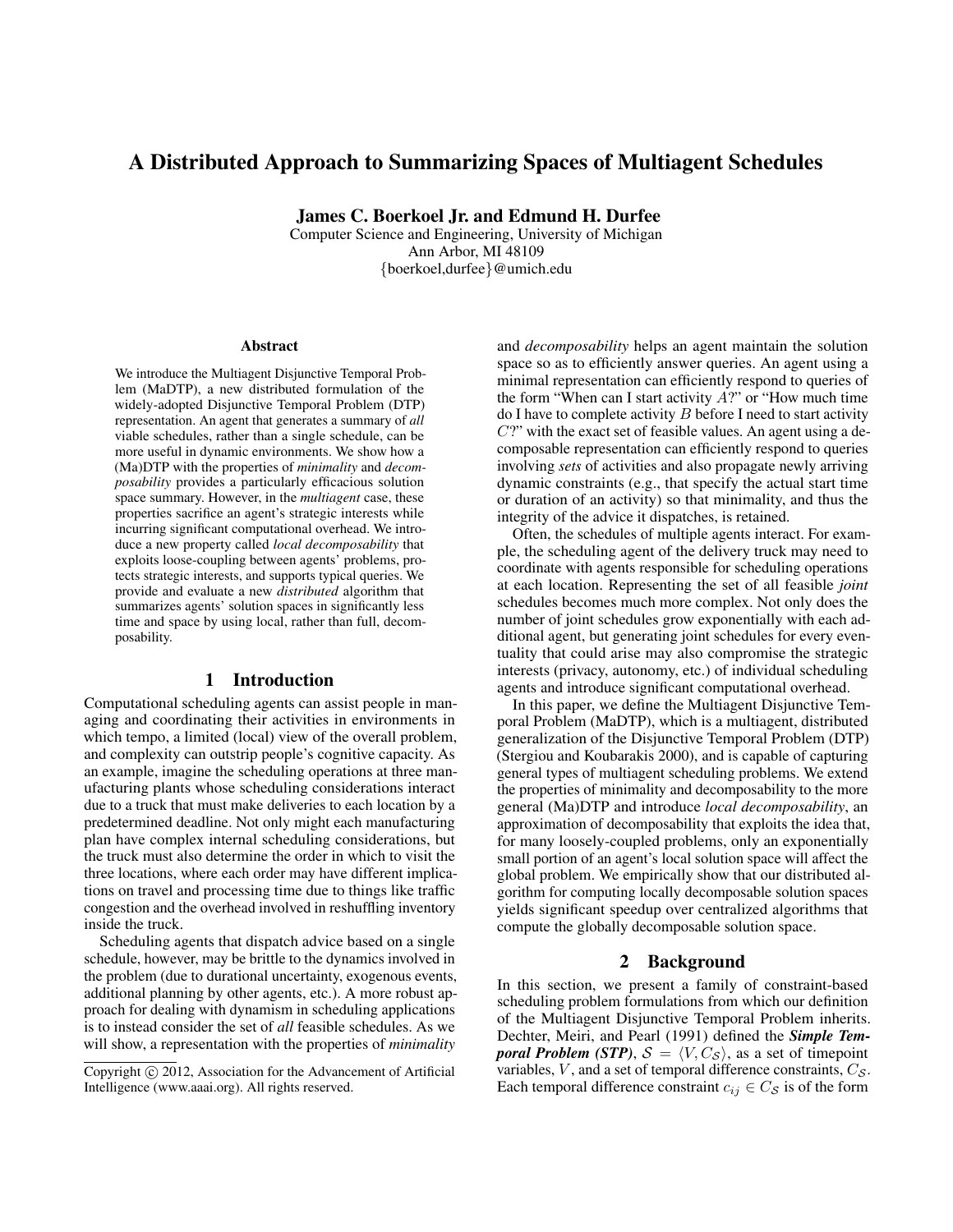$v_i - v_i \in [-b_{ji}, b_{ij}]$ , where  $v_i$  and  $v_j$  are distinct timepoints and  $b_{ji}, b_{ij} \in \mathbb{R}$  form real (possibly infinite) lower and upper bounds on the difference between  $v_j$  and  $v_i$ . Each timepoint variable,  $v_i$ , represents an event, and has a continuous numeric domain of times (e.g., clock times) formed implicitly by a constraint between  $v_i$  and z, a special zero timepoint denoting the start of time. An STP instance is *consistent* if it contains at least one *solution*, which is an assignment of specific time values to all timepoint variables that respects all constraints to form a *schedule*. To exploit extant graphical algorithms and efficiently reason over the *simple temporal network* (STN), each STP is associated with a *distance graph*, where each variable,  $v_i \in V$ , is represented by a vertex and each constraint,  $c_{ij} \in C_S$ , is represented by a directed edge from  $v_i$  to  $v_j$  weighted by its associated constraint bounds. The *Multiagent Simple Temporal Problem (MaSTP)* establishes how an STP representation can be distributed among  $n$ agents using  $n$  local STP subproblems, one per agent, and a set of external constraints that establish relationships between subproblems of different agents (Boerkoel and Durfee 2010).

The *Disjunctive Temporal Problem (DTP)* (Stergiou and Koubarakis 2000),  $\mathcal{D} = \langle V, C_{\mathcal{D}} \rangle$ , specifies a more general set of disjunctive constraints,  $C_{\mathcal{D}}$ , where  $c_y \in C_{\mathcal{D}}$  takes the form  $d_1 \vee d_2 \vee \cdots \vee d_k$ , and each  $d_z = v_{j_z} - v_{i_z} \in [-b_{ji_z}, b_{ij_z}]$ . These constraints represent a *disjunctive* choice among k possible temporal difference constraints, each with its own bounds expressed over (possibly *different*) pairs of timepoints. A *labeling*,  $\ell$ , of a DTP, is the *component STP* formed by selecting a disjunct (temporal difference) for each disjunctive constraint. A schedule s, then, is a solution to a consistent DTP instance iff it is the solution to at least one of its component STPs. For general DTPs with  $|C_{\mathcal{D}}|$  constraints of arity k, there are  $\mathcal{O}(k^{|C_{\mathcal{D}}|})$  possible labelings, each of which must be explored in the worst case, which, as the number of disjunctive constraints grows, makes the DTP an NP-hard problem. Each component STP, however, can be evaluated in polynomial time, putting the DTP in the class of NP-complete problems. The *Temporal Constraint Satisfaction Problem (TCSP)* (Dechter, Meiri, and Pearl 1991),  $\mathcal{T} = \langle V, C_{\mathcal{T}} \rangle$ , is a well-studied special case of a DTP where all disjuncts of a given constraint are expressed over the *same* pair of variables. The STP is also a special case of the DTP (and TCSP) where  $k = 1$ . Thus,  $C_S \subseteq C_{\mathcal{T}} \subseteq C_{\mathcal{D}}$  and so, STP  $\subseteq$  TCSP  $\subseteq$  DTP.

All of these constraint-based scheduling representations share the principle that consistent problem instances implicitly represent a *space* of solutions. There are two properties of problems' corresponding temporal constraint networks that are particularly useful for representing spaces of solutions explicitly. A *minimal constraint*  $c_{ij}$  is one whose interval(s) *exactly* specify the set of *all* feasible values for the difference  $v_j - v_i$ . A temporal network is **minimal** iff all of its constraints are minimal and establishes the exact space of values for each timepoint and constraint that can lead to solutions. An important complement to minimality, decomposability facilitates the maintenance of minimality by capturing constraints that, if satisfied, will lead to global solutions. A temporal network is *decomposable* if any assignment of values to a subset of timepoint variables that is locally consistent (satisfies all constraints involving only those variables) can

be extended to a solution (Dechter, Meiri, and Pearl 1991).

The STN represents a special case where both minimality and decomposability can be established efficiently (in  $\mathcal{O}(|V|^3)$ ) by applying an all-pairs-shortest-path algorithm, such as Floyd-Warshall (1962), to the distance graph. This finds the tightest possible path between every pair of timepoints, forming a fully-connected graph that explicitly represents the STP's solution space. *Partial path consistency* approximates decomposability by calculating minimality for a subset of constraints that form a chordal (multiagent) temporal network; this sparser representation is more efficient to maintain, but contains less information and limits decomposability to subsets of variables belonging to the same clique (Xu and Choueiry 2003; Planken, de Weerdt, and van der Krogt 2008; Boerkoel and Durfee 2010). Generally, establishing minimality and decomposability for the TCSP, and thus DTP, is NP-hard (Dechter, Meiri, and Pearl 1991).

## 3 Multiagent Disjunctive Temporal Problem

While we could solve scheduling problems like the one introduced in Section 1 as a single DTP, each business may have computational and other strategic reasons for maintaining and reasoning over its information independently such that each location has its own scheduling agent to ensure scheduled delivery times align with internal operations. Next, we define a variation of the DTP that captures the distributed, multiagent nature of our example problem.

### 3.1 Problem Formulation

Our definition of the Multiagent Disjunctive Temporal Problem (MaDTP) parallels the definition of the MaSTP (Boerkoel and Durfee 2010). The MaDTP is informally composed of  $n$  local DTP subproblems, one for each of  $n$  agents, and a set of external constraints,  $C_X$ , which are disjunctive temporal constraints that relate the local subproblems of different agents. An agent i's *local* DTP subproblem is defined as  $\mathcal{D}_L^i = \langle V_L^i, C_L^i \rangle$ , where  $V_L^i$  is agent *i*'s set of *local variables* and partitions all timepoints into the subset assignable by agent i (and may include agent i's reference to z), and  $C_L^i$ is agent *i*'s set of *local constraints*, where each  $c_y \in C_L^i$  is specified exclusively over local variables.

Agent *i* is also aware of its *external constraints*  $C_X^i$ , where each disjunctive temporal constraint  $c \in C_X^i$  is specified over at least one variable  $v_i \in V_L^i$  and one variable  $v_j \in V_L^j$ ,  $i \neq j$ , and of its *external variables*  $V_X^i$ , where each  $v_j \in V_X^i$  appears in at least one of agent *i*'s external constraints, but is local to some other agent  $j \neq i$ . Agent i's set of *known variables* is  $V^i = \left\{ V_L^i \cup V_X^i \right\}$  and agent *i*'s set of **known constraints** is  $C^i = \{C^i_L \cup C^i_X\}.$ 

More formally, then, an MaDTP, D, is defined as the set of agent DTP subproblems,  $\mathbf{D} = \{ \bigcup_i \mathcal{D}^i \}$ , where  $\mathcal{D}^i =$  $\langle V^i, C^i \rangle$ .  $V = \{ \bigcup_i V^i_L \}$  is the set of *all* variables and  $C =$  $\left\{ \bigcup_i \left\{ C_L^i \cup C_X^i \right\} \right\}$  is the set of *all* constraints. A schedule s is a solution to D iff it is a solution to the *component MaSTP* corresponding to one of D's labelings. There are  $\mathcal{O}(k^{|C|}) \approx \mathcal{O}(k^{a} |C_L|)$  where a is the number of agents) possible labelings, each of which must be explored in the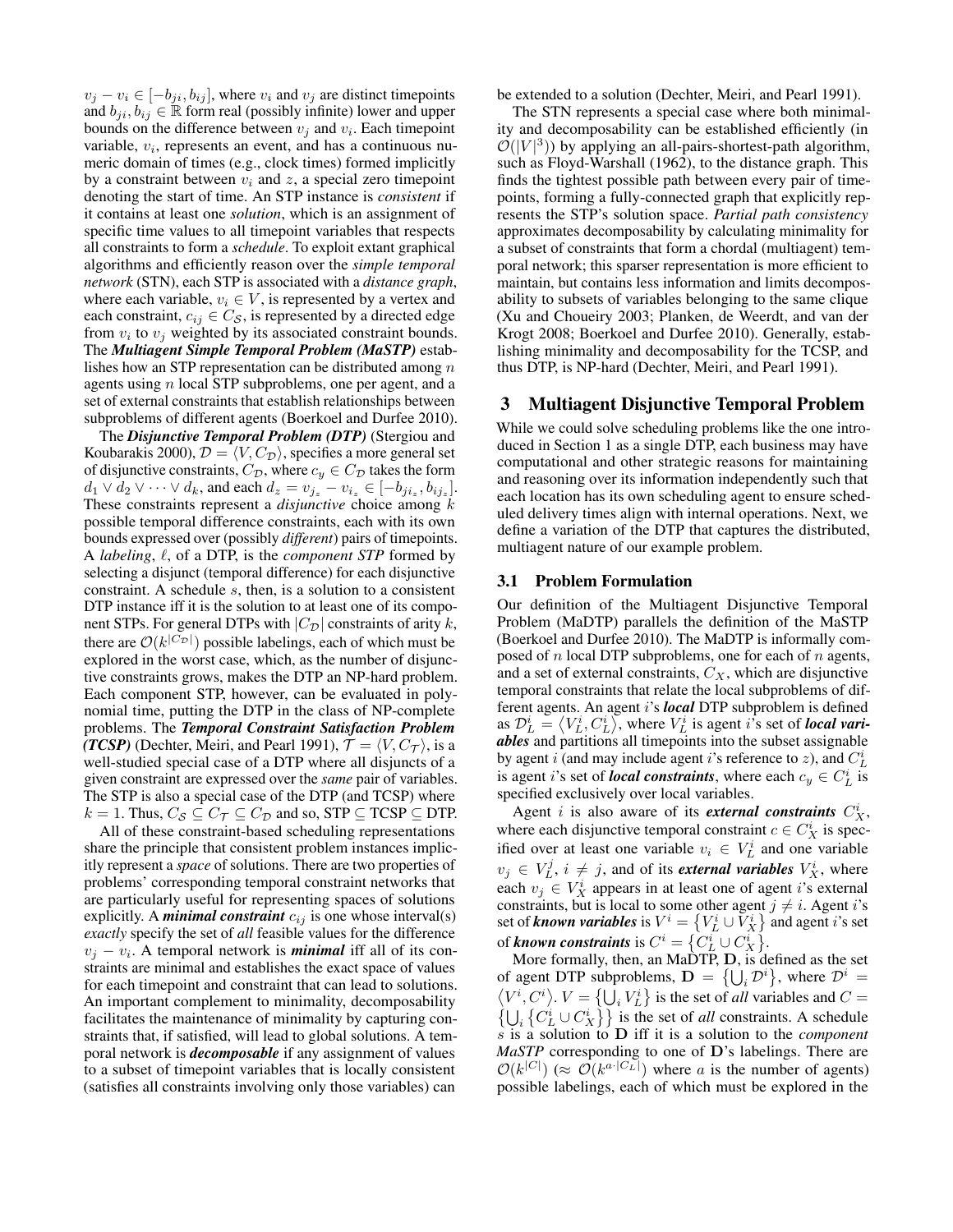|          | EST                                        | Deadline                   | <b>Min. Duration</b>            | Nonconcurrency                    | <b>Transition (external)</b>        |
|----------|--------------------------------------------|----------------------------|---------------------------------|-----------------------------------|-------------------------------------|
|          | <b>Loc.</b> $A \mid z - T_{ST}^A < -60;$   | $T_{ET}^{A} - z \leq 300;$ | $T_{ST}^A - T_{ET}^A \leq -30;$ | $T_{ET}^A - M_{ST}^A \leq 0 \vee$ | $T_{ET}^{A} - T_{ST}^{B} < -60$ V   |
|          | $z-M_{ST}^{A} \leq 0$ ;                    | $M_{ET}^{A} - z \le 480$ ; | $M_{ST}^A - M_{ET}^A < -300;$   | $M_{ET}^A-T_{ST}^A\leq 0;$        | $T_{ET}^{B} - T_{ST}^{A} \le -90;$  |
|          | <b>Loc.</b> $B \mid z - T_{ST}^{B} < -75;$ | $T_{ET}^B - z \leq 360;$   | $T_{ST}^B - T_{ET}^B \le -30;$  | $T_{ET}^B - M_{ST}^B \leq 0 \vee$ | $T_{ET}^B - T_{ST}^C \le -90 \vee$  |
|          | $z-M_{ST}^{B} \leq 0$ ;                    | $M_{ET}^B - z \le 480;$    | $M_{ST}^B - M_{ET}^B \le -120;$ | $M_{ET}^B-T_{ST}^B\leq 0;$        | $T_{ET}^{C} - T_{ST}^{B} \le -120;$ |
| Loc. $C$ | $z-T_{ST}^C < -90;$                        | $T_{ET}^{C} - z \leq 420;$ | $T_{ST}^C - T_{ET}^C \leq -30;$ | $T_{ET}^C - M_{ST}^C \leq 0 \vee$ | $T_{ET}^A - T_{ST}^C \le -120 \vee$ |
|          | $z-M_{ST}^C\leq 0;$                        | $M_{ET}^{C} - z \leq 480;$ | $M_{ST}^C - M_{ET}^C \le -240;$ | $M_{ET}^C - T_{ST}^C \leq 0;$     | $T_{ET}^C - T_{ST}^A \le -150$      |

Table 1: Summary of the example logistics problem.

worst case. While each component MaSTP can be evaluated in polynomial-time, the number of possible labelings grows exponentially as the number of disjunctive constraints (or agents with local constraints) grows, putting the MaDTP in the class of NP-complete problems. Note, multi- (and single-) agent versions of the STP and TCSP are special cases of the MaDTP definition, making it a generalization of the approaches discussed in Section 2.

### 3.2 Example Problem

We illustrate how to populate the MaDTP formulation with a detailed version of the example problem introduced in Section 1. We give the problem specification in Table 1, and its graphical rendering in Figure 1. The problem involves transportation activities  $(T)$  involving a single truck that needs to make deliveries to three locations,  $A, B$ , and  $C$ , each of which also must perform some manufacturing activity M. In addition to the zero timepoint z (where  $z = 0$  represents the start time of the journey), there are timepoint variables for the start time  $(ST)$  and end time  $(ET)$  of each activity. As represented in the EST and Deadline columns, each delivery and manufacturing activity has constraints dictating an earliest start time and particular deadline, which is influenced by the start and end of the work day and also transportation time to and from the truck's depot. The fourth column specifies minimum duration constraints for all activities. We use disjunctive constraints (Nonconcurrency column) to enforce that activities at a location do not overlap. Notice that because each disjunct is specified over a different pair of variables, these non-concurrency constraints cannot be represented in the TCSP framework. Finally, note that the disjunctive constraints over the truck's transition time (last column), which include transportation time, are neither reflexive nor transitive due to the directionality and traffic congestion of available roads and overhead of reshuffling inventory on the truck. Agent  $A$ ,  $B$ , and  $C$ 's local timepoints and constraints in Table 1 are in rows Loc. A, Loc. B, and Loc. C, respectively. The external constraints are those appearing in the right subtable, while in Figure 1, external timepoints and constraints are denoted with dashed lines, and local constraints are denoted with solid lines. This particular example problem has  $2^6 = 64$  possible labelings, but only two (Figure 1 (a) and (b)) satisfy all scheduling constraints.

#### 3.3 Representational Properties

The MaDTP formulation allows the distributed representation of scheduling problems that span multiple agents, which potentially yields strategic (e.g., privacy) and computational

(e.g., concurrency) advantages. The extent of these advantages relies, in large part, on the level of independence inherent in the problem, where two timepoints are *independent* if there is no path that connects them in the constraint network corresponding to *any* labeling, and *dependent* otherwise. Notice that all dependencies between agents flow through the set of external variables,  $V_X = \bigcup_i V_X^i$ . In fact, we later formalize this idea by defining agent i's set of *interface variables* as the set  $V_I^i = \{V_L^i \cap V_X\}$ , which encapsulate agent *i*'s influence on other agents. The implication is that, outside its interface variables, each agent  $i$  can independently (and thus concurrently, asynchronously, privately, autonomously, etc.) reason over its local subproblem  $\mathcal{D}_L^i$ .

As discussed in Section 2, a minimal, decomposable representation avoids requiring that agents solve an NP-hard problem to evaluate queries. For example, minimality allows an agent to quickly and exactly answer queries like "At which times can I start my manufacturing activity?" A scheduling agent can use a decomposable representation to pose 'whatif' queries involving subsets of variables, such as "If I start manufacturing at 8:00, at what times can the truck arrive?" Moreover, as new constraints arrive dynamically (e.g., the actual start time or duration of an activity is determined), an agent can use a decomposable representation to directly compute how these constraints affect the domains of future events so as to keep dispatching consistent scheduling advice.

Tsamardinos, Pollack, and Ganchev's (2001) approach to establishing and maintaining the solution space of a DTP suggests that these properties can always be established. Their approach calculates the minimal, decomposable STN associated with each of the DTP's (exponentially many) feasible labelings  $\ell \in \mathcal{L}$ , and then as new constraints arise, it tightens each STN accordingly, discarding all inconsistent STNs. We exploit this observation to formally prove that minimal representations of DTPs always exist, which follows as a corollary of Dechter, Meiri, and Pearl's Theorem 1 (1991).

Corollary 1. *A minimal representation of a consistent DTP always exists.*

*Proof Sketch.* The minimal network, M, of a given DTP, D, satisfies  $\mathcal{M} = \bigcup_{\ell \in \mathcal{L}} M_{\ell}$ , where  $M_{\ell}$  is the minimal network of the STP defined by labeling  $\ell$ , and the union is over the set of all possible labelings  $L$ . Thus, the minimal network of D is the TCSP,  $T = \langle V, C_M \rangle$ , where the set of constraints,  $C_{\mathcal{M}}$ , is composed of constraints  $C_{ij} \in C_{\mathcal{M}}$  defined as  $v_j$  –  $v_i \in \bigcup_{\ell \in \mathcal{L}} (\mathcal{M}_{\ell})_{ij}$ , where  $(\mathcal{M}_{\ell})_{ij}$  corresponds to the bound interval on the difference between  $v_j$  and  $v_i$  in the minimal network of the STP corresponding to label  $\ell$ .  $\Box$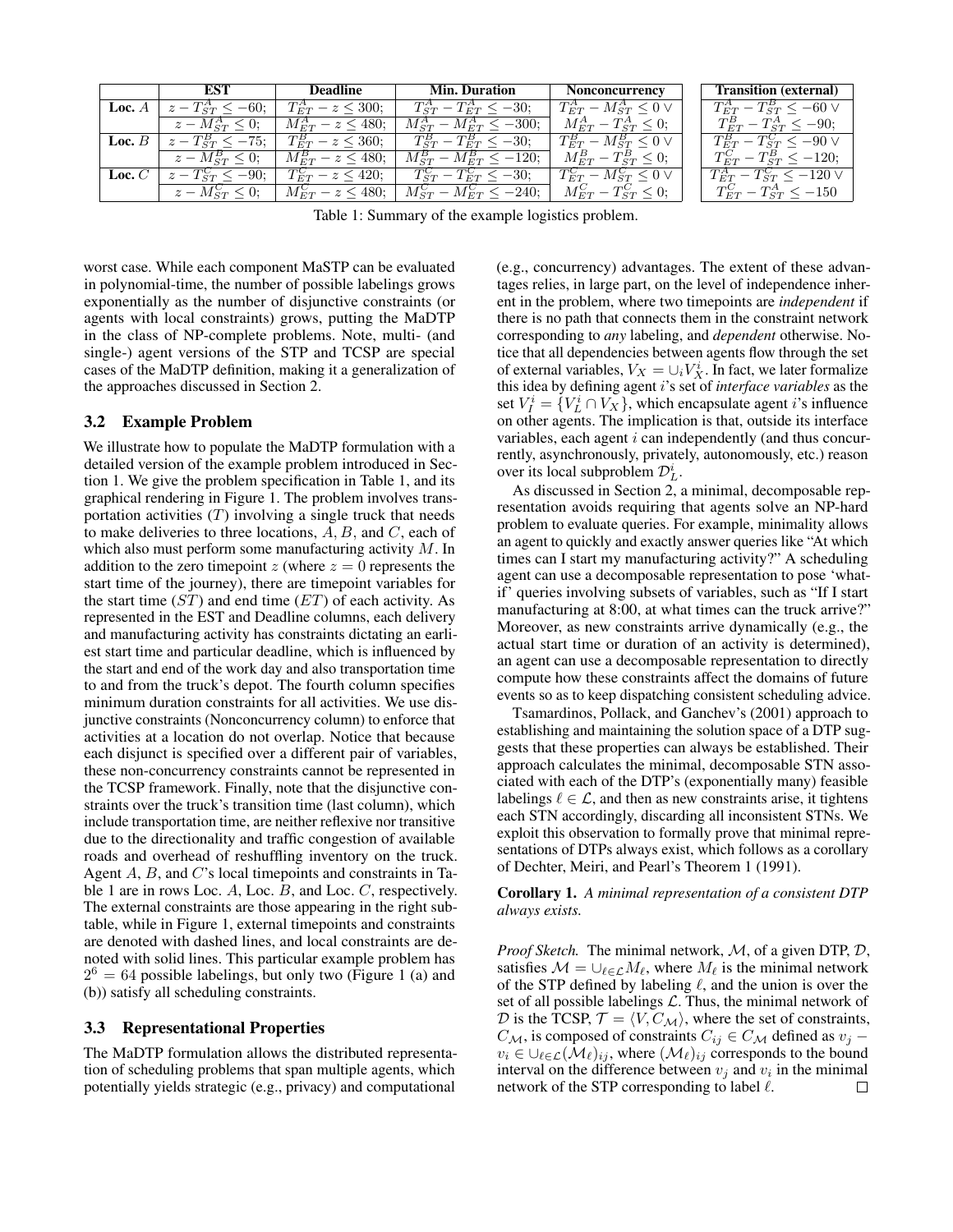

(b)  $\ell = \{T_{ET}^A - T_{ST}^B \le -60; T_{ET}^B - T_{ST}^C \le -90; T_{ET}^A - T_{ST}^C \le -120; T_{ET}^A - M_{ST}^A \le 0; M_{ET}^B - T_{ST}^B \le 0; M_{ET}^C - T_{ST}^C \le 0\}$ Figure 1: The minimal STN distance graphs corresponding to two feasible labelings of the problem in Table 1.

So, to generate a single, minimal temporal constraint network, we can merge the set of all consistent, minimal STNs (e.g., those in Figure 1) by labeling each edge with the union over all bound intervals. Similarly, if each of the consistent STNs is separately decomposable (the STNs in Figure 1 can be made decomposable trivially by adding explicitly the implicit constraints between *every* pair of timepoints, e.g.,  $T_{ST}^{\bar{B}} - T_{ST}^A \in [90, 330]$ ), then any assignment of variables that is locally-consistent will lead to a global solution.

Theorem 2. *A minimal, decomposable representation of a consistent DTP always exists.*

*Proof Sketch.* If a DTP is consistent, its set of solutions can be represented as the set of minimal, decomposable STNs for the feasible labelings,  $\ell \in \mathcal{L}$ . Given this representation, any assignment to a set of variables that is locally consistent with respect to at least one of these STNs is, by definition, guaranteed to be extensible to a global solution. П

Since an MaDTP can be centralized into a DTP and a component MaSTP can be centralized into a component STP, these theorems and corollaries hold, *mutatis-mutandis*, for the MaDTP. Unfortunately, this remains an NP-hard problem and relying on centralized approaches mitigates the potential advantages of a distributed MaDTP representation (e.g., concurrency, privacy, etc.). Next, we introduce an approximate method that leads to increased concurrency, independence, and efficiency in finding a compact summary of the joint solution space by exploiting the limited interaction of agents in multiagent problems.

# 4 Local Decomposability

In this section, we introduce a new property called *local decomposability* that exploits loose-coupling between agents' problems, protects their strategic interests, and supports typical queries all by compactly summarizing the impact an agent has on others as an *influence space*. We provide and evaluate a new *distributed* algorithm that summarizes agents' solution spaces in significantly less time and space by using local, rather than full, decomposability.

## 4.1 Definition

Intuitively, a scheduling agent should be reasonably expected to answer queries about combinations of timepoint variables that it must know about (ones that it can assign, or ones involved in known constraints with ones it can assign). We call such queries *typical*. In contrast, it would be counter-intuitive and unreasonable to ask an agent to answer queries concerning variables and constraints that it does not know about; such queries are *atypical*, and are generally unanswerable by an agent. For example, the scheduling agent at location B should support queries over any (subset) of the activities that will occur at location  $B$ , but not over timing between  $A$  and C's manufacturing activities, the details of which companies A and C would likely keep private.

Generally, an agent may have strategic reasons for keeping the number of local variables involved in external constraints (and thus known by other agents) to a minimum. Our idea is to exploit this *loosely-coupled* structure of the network to efficiently establish sufficient decomposability to answer typical queries, rather than much more expensive (and privacy destroying) full decomposability that can also answer additional queries that may never arise. Local decomposability extends the idea of partial path consistency, which approximates decomposability by assuming only queries over the original constraints will arise. Local decomposability instead allows queries over *any* locally-known variables or constraints.

Definition 1. *An MaDTP is* locally decomposable *if, for any agent* i*, any locally consistent assignment of values to any subset of agent* i*'s* known *timepoint variables can be extended to a* joint *solution.*

Local decomposability enables an agent  $i$  to maintain minimality and full decomposability over its locally known timepoint variables,  $V^i = \{V^i_L \cup V^i_X\}$ , but does not require that it maintain any information over unknown timepoints,  $\{v|v \in V_L^{j \neq i}, v \notin V_X^i\}$ . Thus agent B can support any query over its local activities and queries involving external variables (e.g., "How long before the truck arrives here from location  $A$ ?"), but not queries regarding  $A$  or  $C$ 's local manufacturing activities. A challenge of local decomposability that we explore next is that care must be taken to ensure that local constraints are globally minimal — that locally feasible variable assignments will lead to *joint* solutions.

#### 4.2 Influence Space

A key insight of our approach is that not all local labelings will lead to STNs that qualitatively change how an agent's problem will impact other agents. For example, regardless of what other activities the scheduling agent at location  $A$  is responsible for scheduling, coordinating with other agents only requires communicating the set of feasible times that  $T_{ST}^A$  and  $T_{ET}^A$  can occur. Thus, instead of enumerating *all* joint labelings, an agent  $i$  can instead focus on enumerating labelings that lead to distinct STNs over its *interface timepoint variables*,  $V_I^i = \{V_L^i \cap V_X\}$ , those variables that are local to agent  $i$ , but involved in one of agent  $i$ 's external constraints,  $C_X^i$ . We call this smaller space of labelings agent i's local *influence space*, motivated by the work of Witwicki and Durfee  $(2010)$ . We represent agent *i*'s influence space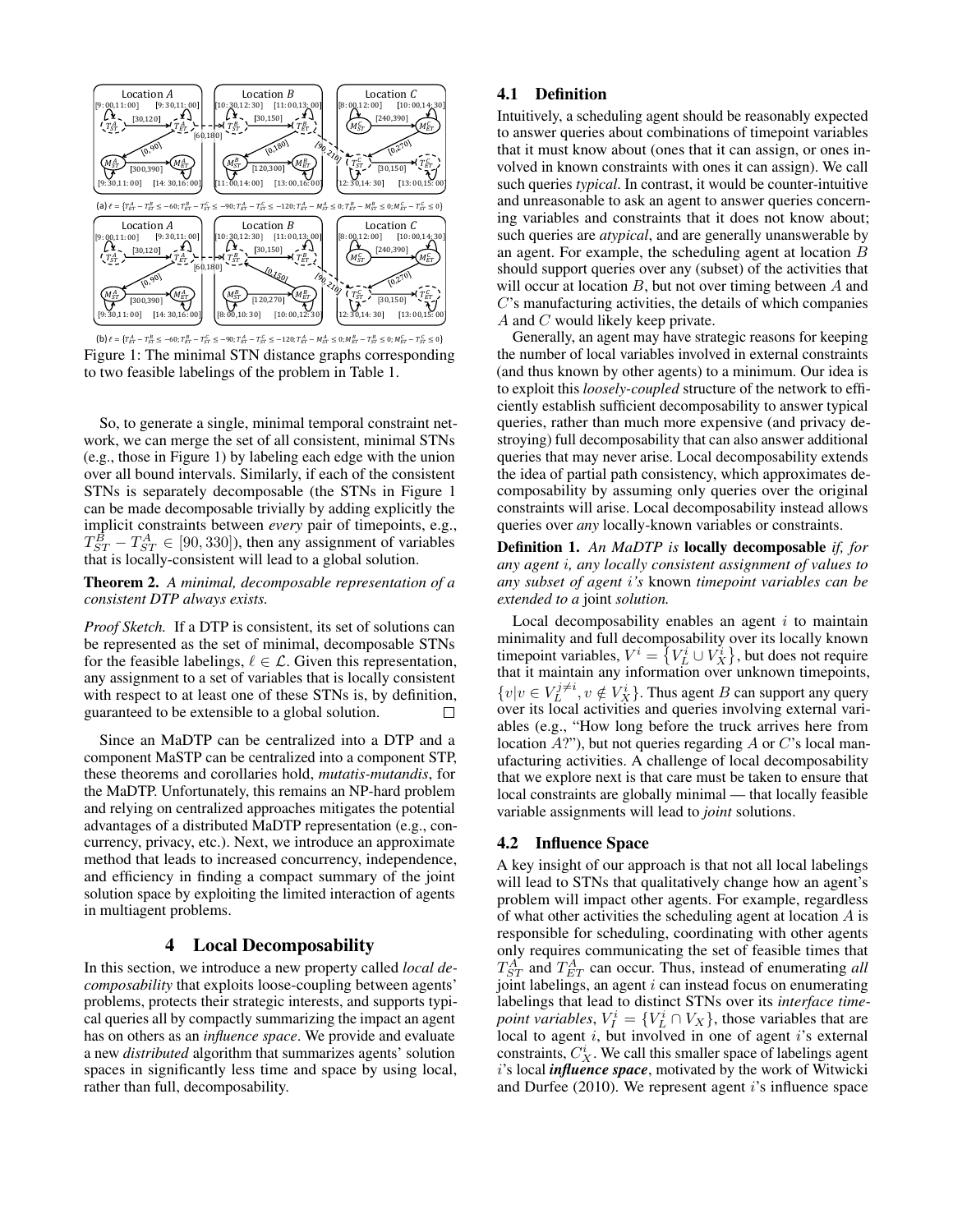as a set  $\mathbf{S}_I^i$  of minimal, decomposable STNs expressed over agent *i*'s interface variables,  $V_I^i$ . An alternative view of an influence space is a set of constraints that summarize how an agent's local constraints impact other agents, and *vice-versa*.

The upside is that all coordination, including all communication and jointly represented aspects of the problem, is limited to these smaller influence spaces. The joint solution space, then, is represented in a distributed fashion as a crossproduct of local solution spaces. This distributed representation allows agents to better protect their strategic interests such as privacy, autonomy, etc., with easier to maintain local solution spaces. For example, an agent scheduling  $m$  manufacturing activities can primarily spend its time managing the m! possible orderings and, at the extreme, may only have to coordinate over the bounds of the single time-window during which a delivery can occur. The main disadvantage of local decomposability is that arbitrary queries cannot be answered, but as previously argued, typical ones can. An additional disadvantage is that communication between agents (e.g., to maintain minimality) becomes slightly more complicated as it must be expressed in terms of influence space constraints (constraints among influence variables), rather than directly communicating assignments.

### 4.3 MaDTP-LD Algorithm

Our MaDTP local decomposability (MaDTP-LD) algorithm is presented as Algorithm 1. The algorithm uses a *findSolution* function, which allows *any* solution algorithm (e.g., (Stergiou and Koubarakis 2000; Tsamardinos and Pollack 2003; Dutertre and Moura 2006)) to be used for finding decomposable STNs corresponding to feasible labelings. Each agent  $i$  uses this function to independently populate its solution space representation as a set,  $S^i$ , of minimal, decomposable  $STNs$ ,  $S<sup>i</sup>$ . Of course, before agents can compute their locally decomposable STNs in a globally-consistent manner, they must first coordinate, which is done by calculating and exchanging their influence spaces. An *extractSubNetwork* function assists in this process by taking an already decomposable STN instance and extracting only the decomposable subnetwork associated with the interface variables and all constraints between them.

The algorithm begins with each agent  $i$  initializing its set of interface variables  $V_I^i$  (line 1) and both its local solution space  $S^i$  and its influence space  $S^i_I$  (line 2). Each agent then independently calculates its influence space by finding a minimal, decomposable STN labeling (line 3), extracting the subnetwork formed by its interface variables,  $V_I^i$  (line 4), incorporating this subnetwork in its influence space  $S<sup>i</sup>$  (line 5), and then adding this subnetwork as a no-good (line 5) so that the loop will terminate once all consistent labelings have been enumerated. Notice, the process of computing the influence space does not grow an agent's set of interface variables. So if only one of an agent's many timepoints is involved in an external constraint, each extracted subnetwork will contain just the locally-consistent time window for that variable. In this case, the agent will only need to communicate this variable's domain of locally-consistent time windows.

Generally, the influence space acts as a set of constraints

over an agent's interface variables that implicitly summarizes an agent's many local constraints without revealing them, thus avoiding the *de facto* centralization required by full decomposability. Agent i communicates this set of constraints, as formed by  $S_I^i$ , along with its external constraints,  $C_X^i$ , to all other agents (line 8), and incorporates other agents' interface constraints locally (line 9). Note, this exchange may grow the set of external variables that agent  $i$  is aware of,  $\bar{V}_X^i$ , but guarantees the subsequent computations will be consistent with the constraints implied by other agents. While it is possible that agents could be more judicious in the information they exchange (e.g., agent  $i$  could send only the constraints that neighboring agent  $j$  is already aware of), this would represent a further approximation that sacrifices agents' support of typical queries over externally known variables. Finally, each agent concurrently computes its local solution space,  $S<sup>i</sup>$ , by finding and incorporating all local minimal, decomposable STNs into its solution space, adding each as a no-good, until all consistent labelings have been enumerated (lines 11-13). The algorithm terminates by returning agent i's locally decomposable representation,  $S^i$  (line 14).

| <b>Algorithm 1:</b> MaDTP Local Decomposability                                                                                                            |  |  |  |
|------------------------------------------------------------------------------------------------------------------------------------------------------------|--|--|--|
| <b>Input:</b> $\mathcal{D}^i = \langle V^i = \{V^i_L \cup V^i_X\}, C^i = \{C^i_L \cup C^i_X\}\rangle.$<br>Output: A locally decomposable temporal network. |  |  |  |
| $1\ V_I^i \leftarrow \{v \in V_I^i \cap V_X\};$                                                                                                            |  |  |  |
| $2 \mathbf{S}^i \leftarrow \{\}; \mathbf{S}_I^i \leftarrow \{\};$                                                                                          |  |  |  |
| 3 while $STN S^i \leftarrow \mathcal{D}^i$ find Solution() do                                                                                              |  |  |  |
| 4   $S_I^i \leftarrow S^i$ .extractSubNetwork $(V_I^i)$ ;                                                                                                  |  |  |  |
| $\mathbf{s} \quad   \quad \mathbf{S}_I^i \leftarrow \mathbf{S}_I^i \cup \{\mathcal{S}_I^i\};$                                                              |  |  |  |
| $\mid \mathcal{D}^i.addNoGood(\mathcal{S}_I^i);$<br>6                                                                                                      |  |  |  |
| <b>foreach</b> Agent $j \neq i$ <b>do</b><br>7                                                                                                             |  |  |  |
| SEND(Agent $j, S^i_I \cup C^i_Y$ );<br>8                                                                                                                   |  |  |  |
| $  C^i_X \leftarrow C^i_X \cup$ RECEIVE(Agent j);<br>$\boldsymbol{Q}$                                                                                      |  |  |  |
| 10 $\mathcal{D}^i$ .clear NoGoods();                                                                                                                       |  |  |  |
| while $STN S^i \leftarrow \mathcal{D}^i$ find Solution() do<br>11                                                                                          |  |  |  |
| $\mathbf{S}^i \leftarrow \mathbf{S}^i \cup \mathcal{S}^i;$<br>12                                                                                           |  |  |  |
| $D^i.addNoGood(\mathcal{S}^i);$<br>13                                                                                                                      |  |  |  |
| 14 return $\mathbf{S}^i$                                                                                                                                   |  |  |  |
|                                                                                                                                                            |  |  |  |

Theorem 3. *The MaDTP-LD algorithm calculates local decomposability.*

*Proof Sketch.* By way of contradiction, assume that there exists some locally consistent assignment of values,  $a_{\beta}$ , to a subset of variables,  $V_\beta \subseteq V^i$ , for some agent i such that  $a_\beta$  is not part of any joint solution. Since  $a_{\beta}$  is locally consistent, it must have appeared as a solution to at least one of the feasible local component STNs,  $S^i_\beta$ , generated by agent i in line 11. If  $a_{\beta}$  is consistent with a local component STN generated in line 11, it must also be simultaneously consistent with at least one constraint network,  $S_{I_\beta}^j$ , for each agent  $j\neq i$  (as collected in line 9). For each agent  $j \neq i$ ,  $S_{I_{\beta}}^{j}$  is generated only if there is a corresponding feasible STN label  $\mathcal{S}_{\beta}^{j}$  from which it was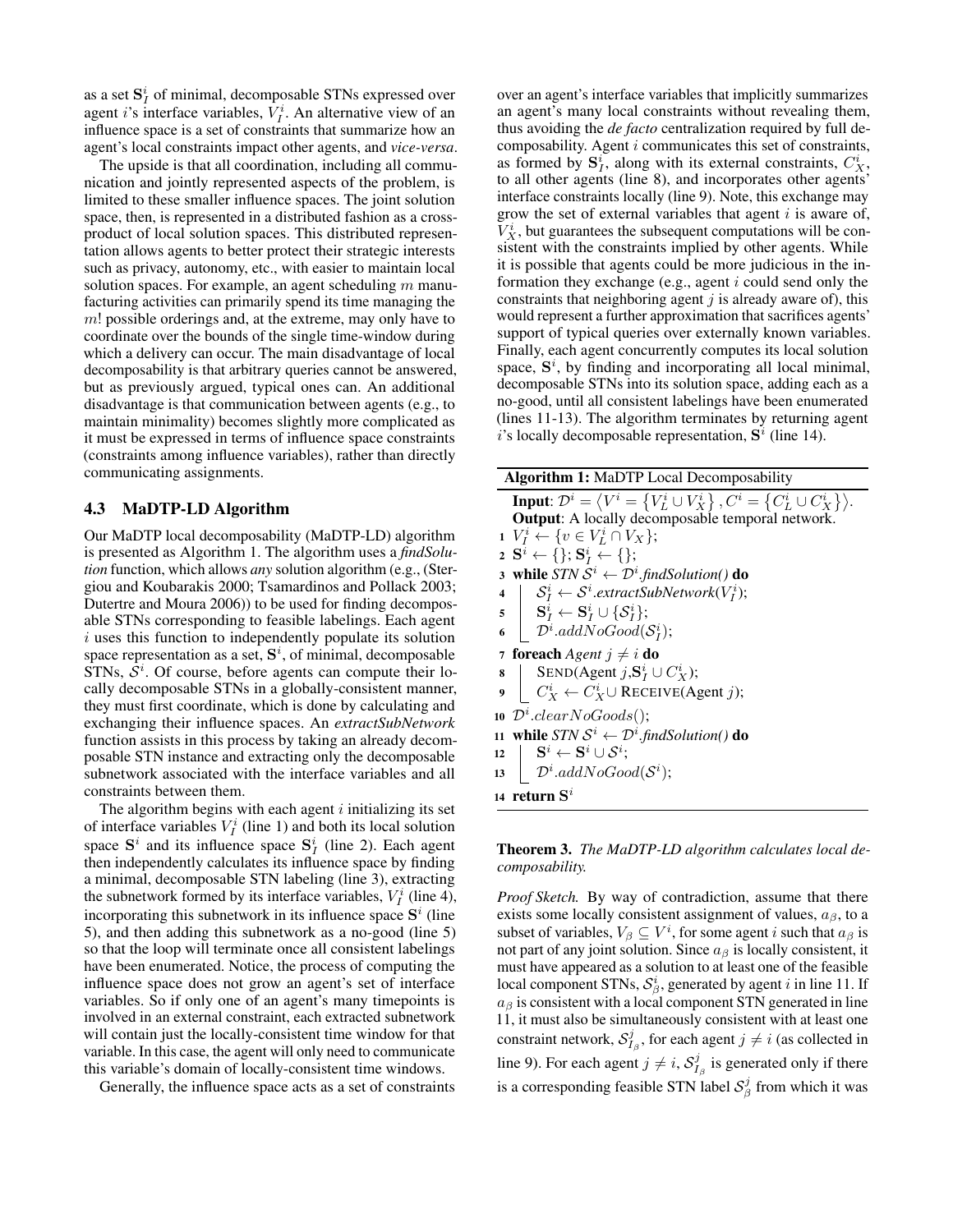

Figure 2: (a) Local solution space vs. Influence Space (b) Full vs. Local Decomposability (c) Scalability of Local Decomposability

extracted (lines 3-4). Hence, the MaSTP formed by the union,  $\bigcup_i \mathcal{S}^i_\beta$ , with which  $a_\beta$  is consistent, simultaneously satisfies all local  $C_L^i$  and external  $C_X^i$  constraints for all agents *i*. But this, by definition, is a joint solution, which violates our assumption. This implies that the MaDTP-LD algorithm does indeed calculate local decomposability.  $\Box$ 

#### Theorem 4. *The MaDTP-LD algorithm calculates minimal constraints.*

*Proof Sketch.* Note, by Theorem 3, all values that appear in any interval that agent i calculated for any of its known constraints,  $c \in C^i$ , are part of at least one valid solution. By contradiction, assume that there exists some assignment  $a_{\beta}$  of a subset of known variables  $V_\beta \subseteq V^i$  for some agent *i* such that  $a$  is part of a valid joint solution, but is not represented in the intervals that agent  $i$  calculated for its known constraints,  $C<sup>i</sup>$ . Since line 11 results in only globally valid solutions (Theorem 3), agent i must never generate an STN  $S<sup>i</sup>$  containing  $a_{\beta}$ . However, this is a contradiction, since line 11 is executed until *all* local, unique STN solutions are generated. Therefore, the MaDTP algorithm captures the exact set of feasible values within the intervals of each known constraint.  $\Box$ 

Together, these two theorems prove that Algorithm 1 calculates a distributed joint solution space representation that is both sound (Theorem 3) and complete (Theorem 4). Note each agent  $i$ , in the worst case, will concurrently generate  $\mathcal{O}(k^{|C^i|})$  unique labelings. This compares favorably to previous, centralized approaches (Tsamardinos and Pollack 2003; Shah, Conrad, and Williams 2009), which centrally generate  $\mathcal{O}(k^{|C|})$  global labelings. While the exact runtime of both our approach and previous approaches depend on the performance of the solution algorithm used, only generating  $\mathcal{O}(k^{|C^i|})$  labelings instead of  $\mathcal{O}(k^{|C|})$ , which, as the number of agents grows, implies  $|C| \gg |C^i|$ , clearly represents a potentially exponential runtime savings. Similarly, the space (and analogously bandwidth) required of each agent to locally represent these local, fully-connected, STN labelings,  $\mathcal{O}(|V^i|^2 \cdot k^{|C^i|})$ , represents another potentially exponential reduction over previous approaches' worst case,  $\mathcal{O}(|V|^2 \cdot k^{|C|})$ . Of course, these exponential savings depend on the structure of the MaDTP. Our hypothesis, evaluated next, is that the relative performance of our algorithm will be at its best for loosely-coupled, evenly-distributed problems.

#### 4.4 Empirical Evaluation

As described by Tsamardinos and Pollack (2003), the canonical random DTP generator for evaluating DTP algorithms (Stergiou and Koubarakis 2000) instantiates DTP instances using the parameters  $\langle k, N, m, L \rangle$ , where k is the number of disjuncts per constraint,  $N$  is the number of timepoint variables,  $m$  is the number of disjunctive temporal constraints, and  $L$  is a positive integer that specifies a range of values,  $[-L, L]$ , from which bounds over disjuncts are chosen with uniform probability,  $v_j - v_i \leq b_{ij} \in [-L, L]$ . We adapt this generator to be multiagent by adding two parameters: a, the number of agents, for each of which we generate a local DTP using the above specified random generator, and  $p$ , the proportion of constraints and timepoints that are external, e.g.,  $|C_X| = p \cdot m \cdot a$ . In our experiments, we vary a, N, and p, and our default parameter settings are  $k = 2$  and  $L = 100$  (Tsamardinos and Pollack 2003). Two disjuncts per constraint naturally captures the kinds of constraints that typically appear in most scheduling problems (e.g., those in the right two columns of Table 1). We set  $m$  so that the ratio of constraints to timepoints is 4,  $\frac{m}{N} = 4$ .

For all parameter settings, we average over 100 randomly generated test cases. We use the state-of-the-art SMT solver YICES (Dutertre and Moura 2006) as the baseline implementation of  $findSolution()$  in both our distributed MaDTP-LD algorithm and its centralized variant, which executes MaDTP-LD on a centralized, single-agent version of the problem. We record the maximum processing time across agents (i.e., the time the last agent completes execution) and the number of unique, decomposable STNs.

Our first experiment tests our hypothesis that the size of the influence space is smaller than the size of the corresponding local solution space. The calculation and relative size of the influence space *vs.* local solution space is specific to individual agents and is independent of the external constraints involved. As such, comparing the influence and local solution space sizes is done most straightforwardly and simply using a single agent by treating a portion of its variables as if they were interface variables (but without needing to explicitly add external constraints). Here, p determines the ratio of  $|V_I^i|$ to  $|V_L^i|$ , where  $V_I^i = \emptyset$  when  $p = 0$  and  $V_I^i = V_L^i$  when  $p = 1$ . Figure 2 (a) shows that, when there are relatively few local variables in the interface (as dictated by parameter  $p$ ), the influence space contains orders-of-magnitude fewer STNs and takes many orders-of-magnitude less time to find.